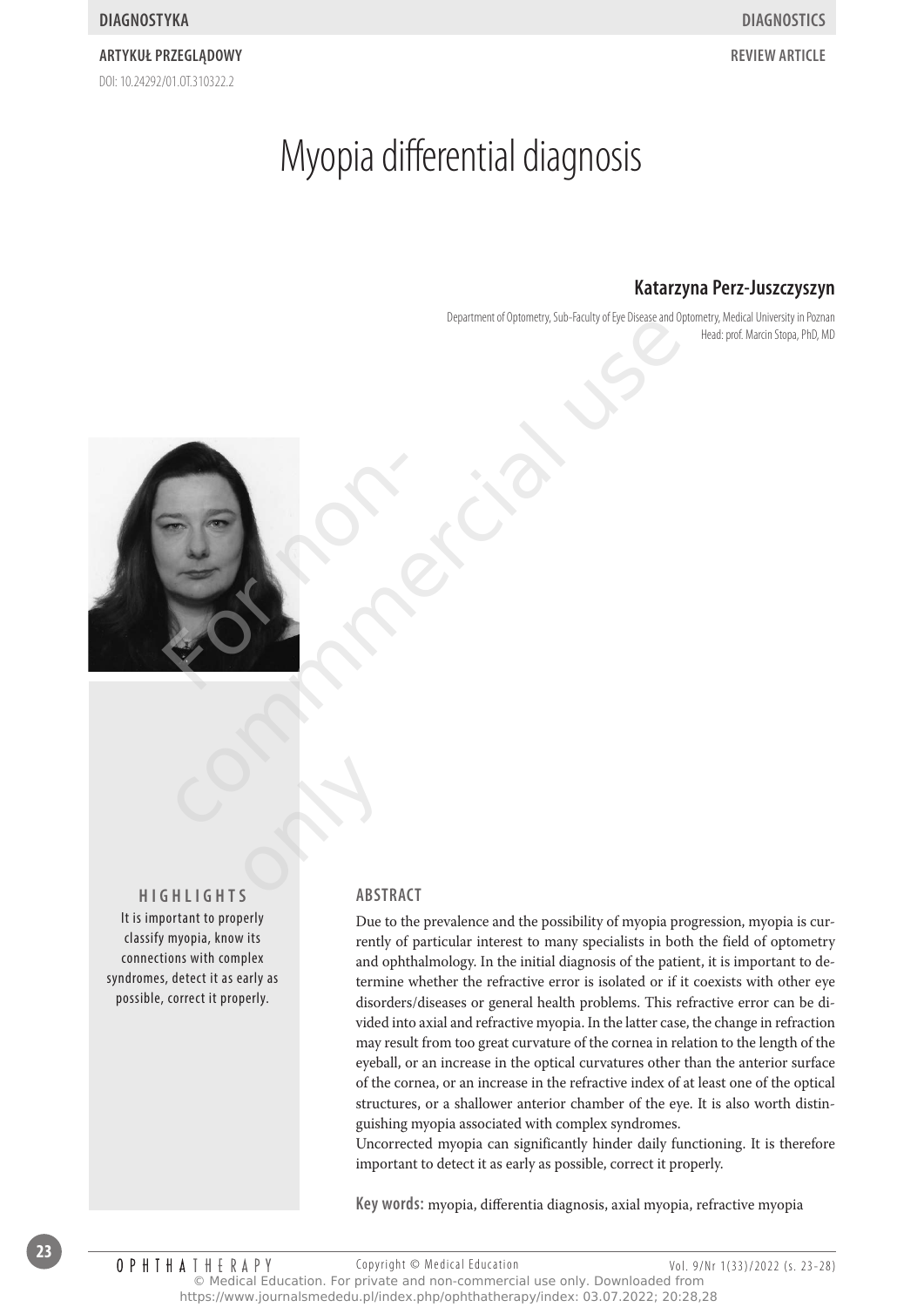#### **Introduction**

Refractive errors are due to the biological diversity of the general population while the key factor for refractive state is the relationship between the optical power of the eye and its axial length. Moreover, there are several other factors, both external and genetic, potentially contributing to the occurrence and development of refractive errors, including concomitant ocular pathologies and systemic diseases [1–4].

Currently, among other refractive errors, myopia is raising the highest concern. Due to high incidence, over the last years eye care specialists have been searching for the most efficient strategy of slowing down myopia progression. Satisfactory effect against its progression has been observed for ortho-K lenses and 0.01% atropine [5, 6]. A technological novelty designed to correct and slow down myopia progression is the MiyoSmart spectacle lens. It has prescription power distributed all over the surface with a central treatment zone incorporating the DIMS (defocus incorporated multiple segments) technology [7]. conditerative errors of happension. Satsum extant entered to minimal operation the specialists have been searching for the most fects 2% of Western Europeans and expect of solving down myopia progression. Sat - even up to

In each case of myopia, it seems reasonable to establish whether it is as a standalone refractive error or a consequence of other ocular disorders and/or general diseases. Additionally, it should be taken into consideration that certain ocular and general diseases are related to higher incidence of myopia. he MiyoSmart spectacle lens. It has prescibuted all over the surface with a central<br>incorporating the DIMS (defocus incorp<br>ments) technology [7].<br>e of myopia, it seems reasonable to es<br>is as a standalone refractive error o

Myopia is a complex disorder, which is reflected by a wide variety of classification systems, which include refractive error, patient's age at onset, potential progression over time as well as its relations to biometric and refractive characteristics of the eye [2, 8].

In the process of differential diagnostics, it is reasonable to adopt certain criteria to classify the disorder as:

- 1. axial myopia
- 2. refractive myopia:
- a. curvature-related myopia, i.e. resulting from excessive corneal curvature as compared to axial length tial diagnostics, it is reas<br>classify the disorder as:<br>myopia, i.e. resulting fro<br>ature as compared to axia<br>myopia, i.e. being a con
	- b. curvature-related myopia, i.e. being a consequence of increased refractive curvatures in the optical system (other than corneal surface curvature)
	- c. myopia related to increased refractive index of at least one refractive structure of the eye
	- d. anterior chamber myopia due to shallowing of the anterior chamber.

Differential diagnosis should also include the characteristics of myopia: stable, progressive or transient. It should also be mentioned that myopia may be related to complex disease syndromes [2].

#### **Axial myopia**

**OPHIHATHERAPY** 

Based on the Gullstrand eye model, it may be assumed that the average axial length of the eye is 24.4 mm. It should be mentioned that certain patients will show increased axal lengths as they age. Risk factors for onset and progression of axial myopia are, among others, genetic (including ethnicity), environmental (including sustained accommodative effort during near work) and retinal defocus due to undercorrected refractive error. A higher risk of myopia progression is related to earlier onset and baseline refractive error [9].

Axial lengths which exceed 26 mm and refractive errors over -6.00 D are considered cases of high myopia which affects 2% of Western Europeans and North Americans and even up to 10% of East Asians. Excessive and progressive axial elongation is termed "degenerative myopia" and may lead to degenerative changes caused by abnormal stretching of the ocular tissues, such as:

- RPE thinning with major choroidal vessels becoming noticeable
- focal areas of choroido-retinal atrophy
- changes in the optic disc and the peri-papillary region lattice degeneration
- • lacquer cracks (within the RPE/Bruch's membrane/ choriocapillaris complex)
- • subretinal hemorrhages
- • Fuchs spot
- • posterior staphyloma
- • rhegmatogenous retinal detachment
- choroidal neovascularization (CNV)
- macular schisis
- • peripapillary detachment
- cataract
- • glaucoma
- amblyopia
- lens subluxation [10].

Increased axial length may be secondary and induced by compression from rings implanted during certain surgical procedures used to treat retinal detachment.

Excessive eye growth is also related to congenital connective tissue disorders characterized by genetically conditioned impairments of structural protein biosynthesis and/or metabolism [11]. Therefore, the risk of myopia onset and progression affects patients with Ehlers-Danlos syndrome who exhibit excessive connective tissue tensility and a molecular defect of type III collagen synthesis. Mafran syndrome often leads to severe ocular symptoms, including high myopia resulting in complications such as lattice degeneration and retinal detachment. The syndrome is a hereditary connective tissue disease manifested as structural and functional changes of fibrillin 1, i.e. a glycoprotein essential for the formation of microfibrils. Due to a significant number of potential genetic defects of fibrillin-coding gene, Marfan syndrome is characterized by diverse clinical manifestations [12, 13].

Copyright © Medical Education Vol. 9/Nr 1(33)/2022 (s. 23-28)

© Medical Education. For private and non-commercial use only. Downloaded from https://www.journalsmededu.pl/index.php/ophthatherapy/index: 03.07.2022; 20:28,28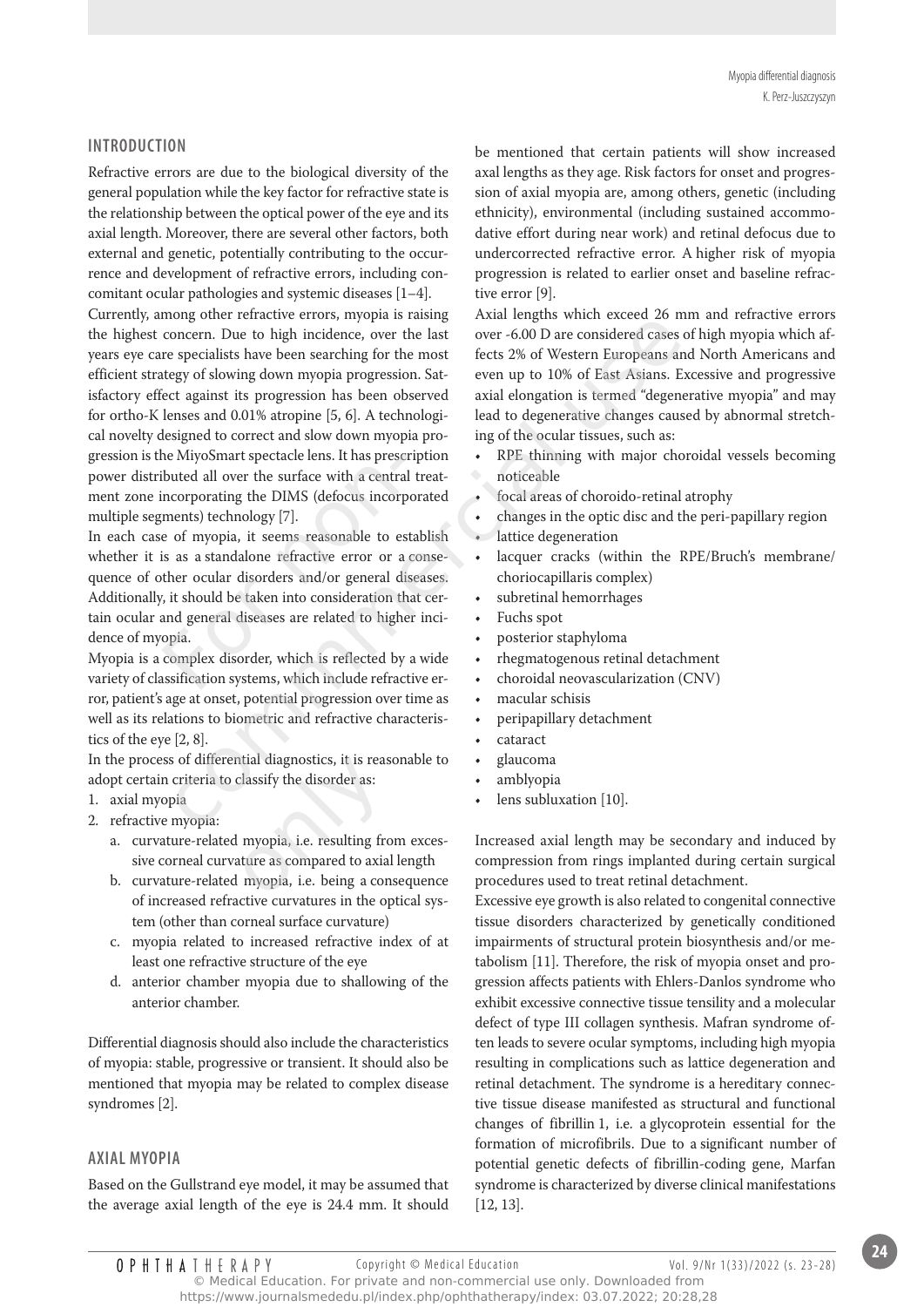Myopia differential diagnosis K. Perz-Juszczyszyn

#### **Refractive myopia**

This type of myopia occurs as a result of excessive power of the optical system, as compared to the eye's axial length. The causes of this condition may vary.

#### **Myopia resulting from excessive corneal curvature**

Curvature-related myopia occurs due to excessive corneal curvature while the axial length remains at physiologically normal levels. It may constitute a variation of refractive error without any other concomitant abnormalities.

Its incidence is particularly high among preterm infants. In prematurity, the causes of myopia include a combination of steep corneal curvature and low axial length [14]. What is more, in this population cases of severe retinopathy of prematurity may lead to fibrosis retrolentalis i.e. the growth of a fibrotic masses posterior to the crystalline lens which start pushing the lens-iris diaphragm in the anterior direction. Consequently, an exacerbated myopic refractive shift will occur with potential risk of glaucoma.

#### **Myopia caused by ciliary muscle contracture**

The optical power of the eye may also increase as a consequence of ciliary muscle contracture which is usually secondary to permanent and excessive stimulation of the parasympathetic system. In such cases, underlying severe systemic pathologies are rare and the causes of accommodative effort include the following: masses posterior to the crystalline lens<br>g the lens-iris diaphragm in the anterior<br>quently, an exacerbated myopic refractive<br>tith potential risk of glaucoma.<br>sed by ciliary muscle contracture<br>power of the eye may also incr

- excessive stimulation of accommodation, which is usually associated with prolonged near work, systemic infections, or psychogenic factors
- empty space myopia/nocturnal myopia (noticeable in certain cases) due to sustained accommodative effort in dim light or when no accommodative stimulus is present, which amounts to approx. -1.00 D Anocturnal myopia (noti<br>sustained accommodative<br>o approx. -1.00 D<br>lative convergence which<br>aintain fusion in cases of e<br>gence insufficiency
- • excessive accommodative convergence which may be induce in order to maintain fusion in cases of exophoria with fusional convergence insufficiency
- spasm of the near reflex (SNR) co-occurring with a diffused reflex involving accommodative effort, convergence excess, and pupil constriction
- sympathetic paresis resulting in non-physiological dominance of the parasympathetic system at distance, e.g. in patients with Horner's syndrome and in certain cases of migraine
- brain tumors
- *• Myasthenia gravis*
- myotic medication intake (carbachol, physostigmine, neostigmine, demecarium)
- fly agaric (*Amanita muscaria*) poisoning which causes the so-called mykoatropine syndrome manifested as pupil dilation, inhibition of exocrine gland secretion, impaired body temperature regulation, erethism, anxiety, hallucinations, and other psychotic symptoms [15, 16].

#### **Myopia resulting from increased refractive index of the crystalline lens**

An crucial factor for the eye's refractive state are the refractive indexes of individual structures forming its optical system which, in turn, depends on their curvatures and indexes of the optical media.

Due to the aging process, the nucleus of the crystalline lens becomes stiffer but also accumulates larger quantities of urochromatic pigment, which causes lens discoloration (initially to amber and subsequently to brown). The process influences the refractive index of the lens, causes a myopic refractive shift and increases spherical aberrations. Consequentially, certain senior patients become able to read at near without spectacle prescription. Nuclear cataract, which has a similar manifestation, may also be secondary to hypoactivity of parathyroid glands [13].

The underlying causes of altered refractive index of the crystalline lens also include systemic diseases. The most prevalent problem in the ageing population is diabetes. It is a chronic metabolic disease characterized by hyperglycemia, resulting from impaired insulin production and/or cell resistance to insulin, with characteristic long-term complications such as micro and macroangiopathy. Uncontrolled diabetes and fluctuating blood glucose levels are associated with unstable and transient refractive changes. Myopic refractive fluctuations are related to hypoglycemia which results in transitional increase in hydration of the crystalline lens and consequently causes an increment of its refractive index. The refractive changes, amounting to several diopters, may be the initial symptoms of undiagnosed diabetes. Subsequently, refraction stabilizes within approximately one week from the initiation of treatment since a normal blood glucose level is reached [17, 18]. For the end contractive transmittering unter the control of the commutative points in the cause of my other concentrat about these in the cause of the cause of my other commutation of the cause of my included a combinatio

Increased refractive index of the crystalline lens may also be observed in the following cases:

- • pregnancy induced hypertension manifested as blood hypertension, proteinuria, and generalized oedema
- • dysentery, with etiology including bacterial (*Shigella*) infection, which causes fever co-occuring with abdominal pain, vomiting, and bloody diarrhea
- • malaria, a common contagious disease caused by *Plasmodium* infection, typically characterized by fever, anemia and headaches but also severe water and electrolyte imbalance [13, 15].

#### **Anterior chamber myopia**

In certain cases, both the axial length and the optical power of the eye, being the sum of individual contributors in the optical system, remain within normal physiological limits. However, the mutual relations between the optical structures may reduce the depth of the anterior chamber and, consequently, cause a myopic refractive shift. The above condition may occur in cases of ocular trauma with ante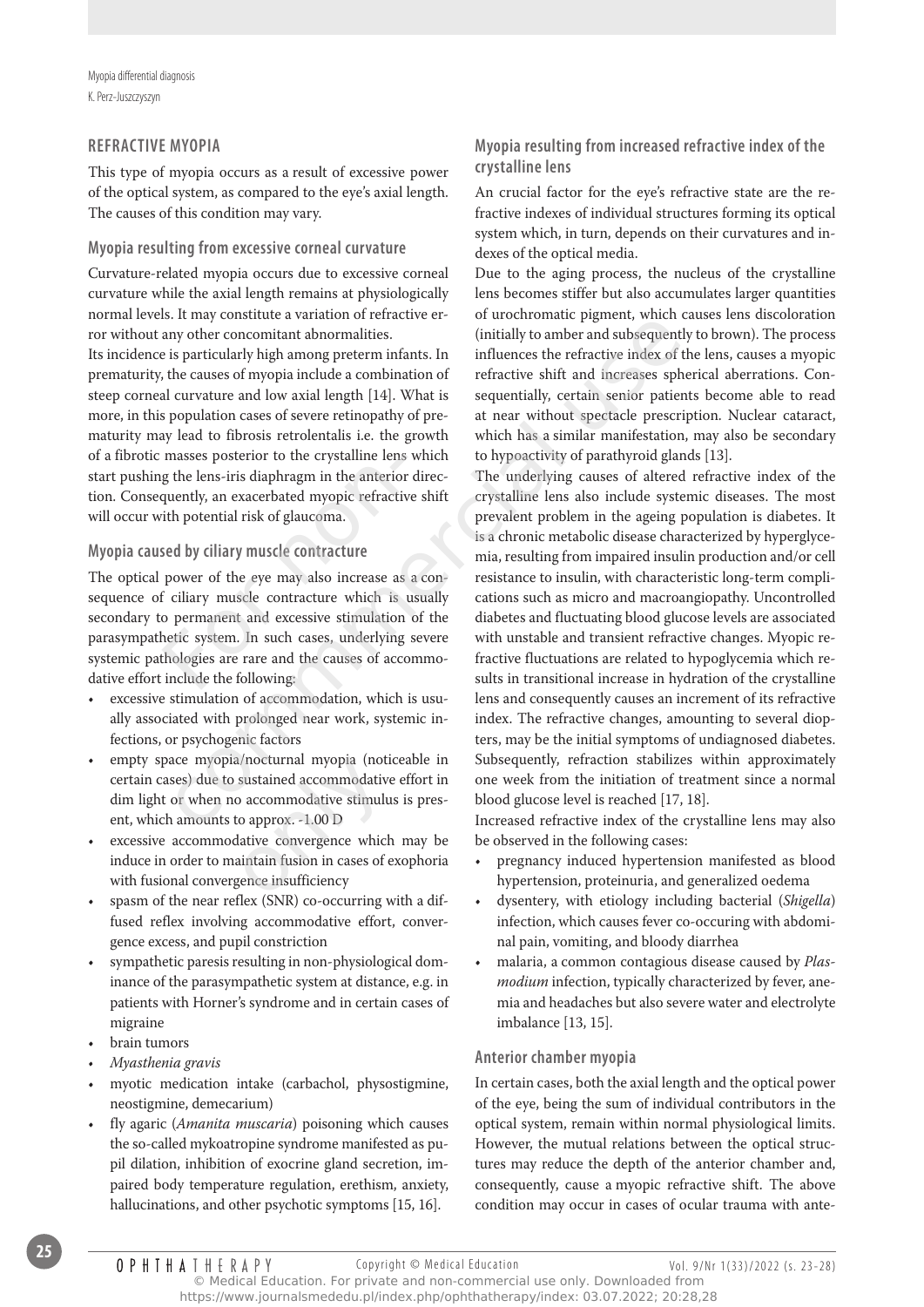rior dislocation of the crystalline lens as well as primary congenital glaucoma (often associated with developmental disorders affecting the filtration angle), childhood glaucoma and juvenile glaucoma.

Some authors also reported cases of myopia onset induced by intake of certain medications, which was probably caused by increased curvature of the refractive surface of the lens due to ciliary body oedema. Thus, the relation between the axial length and the optical power of the eye became abnormal [15].

Some children may manifest myopia due to underlying contagious childhood diseases such as rubella, varicella, measles and pertussis. However, the etiology of refractive error in such cases remains unclear [19].

#### **Hereditary myopia**

Certain cases of myopia may have hereditary etiology but the models of inheritance may vary. Hereditary myopia is often associated with impaired development of the ocular structures such as microphthalmia, microcornea, pupillary displacement, nyctalopia, and achromatopsia. It may be potentially related to underlying systemic diseases such as cochlear deafness or epiphysis dysplasia. Genetically hereditary myopias include: Y MY0PIA<br>es of myopia may have hereditary etiolo<br>of inheritance may vary. Hereditary my<br>ated with impaired development of the<br>such as microphthalmia, microcornea,<br>ement, nyctalopia, and achromatopsia.<br>ly related to underly Example and the updata power of the eyes of ounder the plasma, thence the same propagation and its plasma and experiment may manifest myopia due to underlying areas of choroid atrophy which gradient may manifest myopia du

- autosomal recessive (AR) cochlear deafness with myopia and mental impairment;
- AR dysplasia of femur head epiphysis with myopia and deafness
- autosomal dominant (AD) multifocal epiphysis dysplasia with myopia and conductive deafness
- AD microcornea with myopia and cataract
- • AD microphthalmos with myopia and pupillary displacement conductive deatness<br>h myopia and cataract<br>s with myopia and pupi<br>ed myopia<br>and myopia<br>uigh myopia
- • AR or AD, or X-linked myopia
- • X-linked nyctalopia and myopia
- AR nyctalopia with high myopia
- AR achromatopsia with myopia (Pingelopese blind*ness*) [15].

#### **Disease syndromes related to myopia**

There is a long list of various disease syndromes in which myopia is an element of the clinical manifestation.

**Albinism** is a genetically conditioned heterogenous group of disorders affecting melanin synthesis and caused by deficiency or depletion of tyrosinase, which serves as a catalyzer in tyrosine to melanin conversion. Ocular symptoms are present only in cases of ocular albinism while oculocutaneous albinism causes ocular and skin symptoms. Tyrosinase-negative albinism is manifested by particularly poor visual acuity due to hypoplasia of the fovea, horizontal pendular nystagmus, iris transillumination caused by lack of pigmentation, pigment depletion in the fundus with visible choroidal vessels, decreased number of cross-linked fibers in the chiasm, strabismus, and refractive errors including myopia [10, 13].

**Gyrate atrophy of the retina and choroid** is a metabolic disease caused by mutation of the OAT gene which encodes ornithine aminotransferase, i.e. the enzyme necessary to metabolize ornithine. The mutation leads to increased levels of ornithine in plasma, urine, cerebro-spinal fluid, and aqueous humor. The clinical manifestation includes round areas of choroid atrophy which gradually become confluent and progress from the periphery towards the posterior pole. However, the foveal area remains unaffected for a relatively long time. It is associated with myopia, nyctalopia and, in the long term, a significant decrease of visual acuity to the level of legal blindness between the 4<sup>th</sup> and 6<sup>th</sup> decade of life, which is due to geographical atrophy of the retina and choroid [10].

**Down's syndrome** is a genetic disorder caused by the presence of a third copy of chromosome 21 and associated with several characteristic morphological features and mental retardation. Also, it is commonly associated with ocular abnormalities such as upslanting palpebral fissures, chronic blepharitis, ectropion, epicanthal folds, strabismus, nystagmus, and lens opacification (blue spots). Patients also show predispositions to keratoconus, iris hypoplasia and refractive errors, including myopia [10, 12].

**Fetal alcohol syndrome** (FAS) affects children who, during the fetal growth, were exposed to large doses of alcohol consumed by the mother. Several developmental disorders occur due to the toxic effect of alcohol and become noticeable in the facial morphology. These include flattened face, small head circumference, short nose with low nasal bridge, ear lobe malformations with low position of the ears, and micrognathia. The negative impact of alcohol is particularly noticeable in the nervous system leading to a significantly reduced intellectual potential in children with FAS. Moreover, common visual system abnormalities include short palpebral fissures, epicanthal folds, hypertelorism, iris coloboma, strabismus, ptosis microphthalmia, structural abnormalities of the fundus, and increased risk of myopia [20].

Marfan syndrome and Ehlers-Danlos syndrome mentioned above also show characteristic relations to myopia. However, myopia is described as a component of several less common complex disease syndromes and disease, including:

- • Aberfeld syndrome
- • Alport syndrome
- Bloch-Sulzberg syndrome
- • Cri du Chat syndrome
- • Cornelia de Lange syndrome
- Cohen syndrome
- Aland syndrome

© Medical Education. For private and non-commercial use only. Downloaded from https://www.journalsmededu.pl/index.php/ophthatherapy/index: 03.07.2022; 20:28,28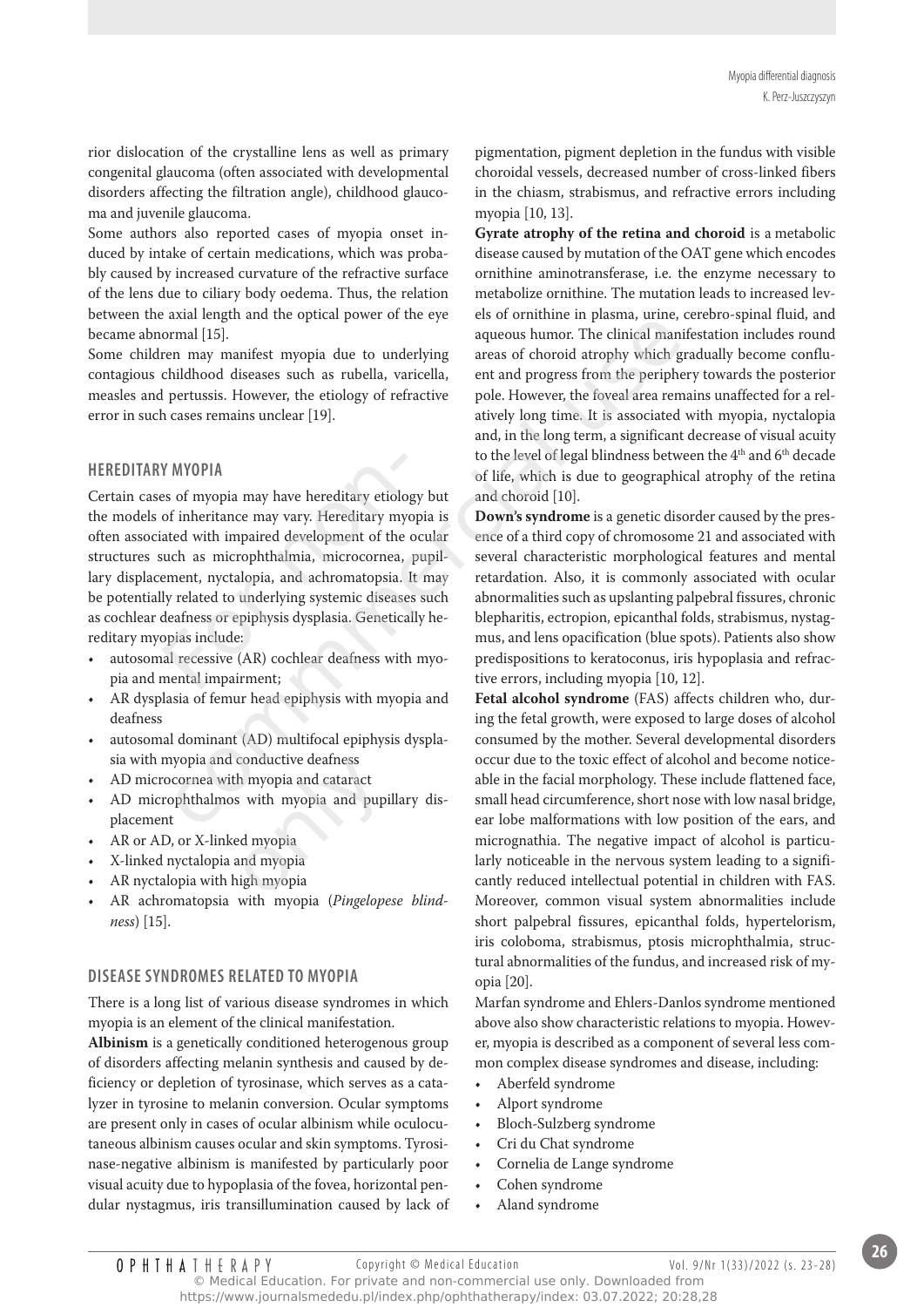Myopia differential diagnosis K. Perz-Juszczyszyn

- • Kartagener syndrome
- Ito syndrome
- Kniest syndrome
- Marshall-Smith syndrome
- Noonan syndrome
- Pierre Robin syndrome.

#### **Conclusion**

Nowadays, myopia is a common refractive error which, if uncorrected, may lead to significant impairment of everyday functioning. Therefore, it is important to diagnose myopia as early as possible, prescribe appropriate vision correction and plan patient management based on methods which help slow down its progression A wider perspective on myopia and its potential relations with other visual system disorders and/or general diseases may be helpful in practice and contribute to a more efficient workflow thus bringing additional benefits to patients.

### **Correspondence**

**Katarzyna Perz-Juszczyszyn**

Department of Optometry, Sub-Faculty of Eye Disease and Optometry, Medical University in Poznan 60-806 Poznań, ul. Rokietnicka 5D e-mail: kperz@ump.edu.pl RESPONDENCE<br>
Arzyna Perz-Juszczyszyn<br>
Artment of Optometry, Sub-Faculty of Eye Disease and<br>
metry, Medical University in Poznan<br>
106 Poznań, ul. Rokietnicka 5D<br>
ail: kperz@ump.edu.pl<br>
Archives Compared Compared Compared Co experiment of the community of the distance of the community of the community of the community and the community and the community and the community and the community of the distance of the community of the distance of the

only

#### **ORCID**

Katarzyna Perz-Juszczyszyn – ID – https://orcid.org/0000-0001-7877-0871